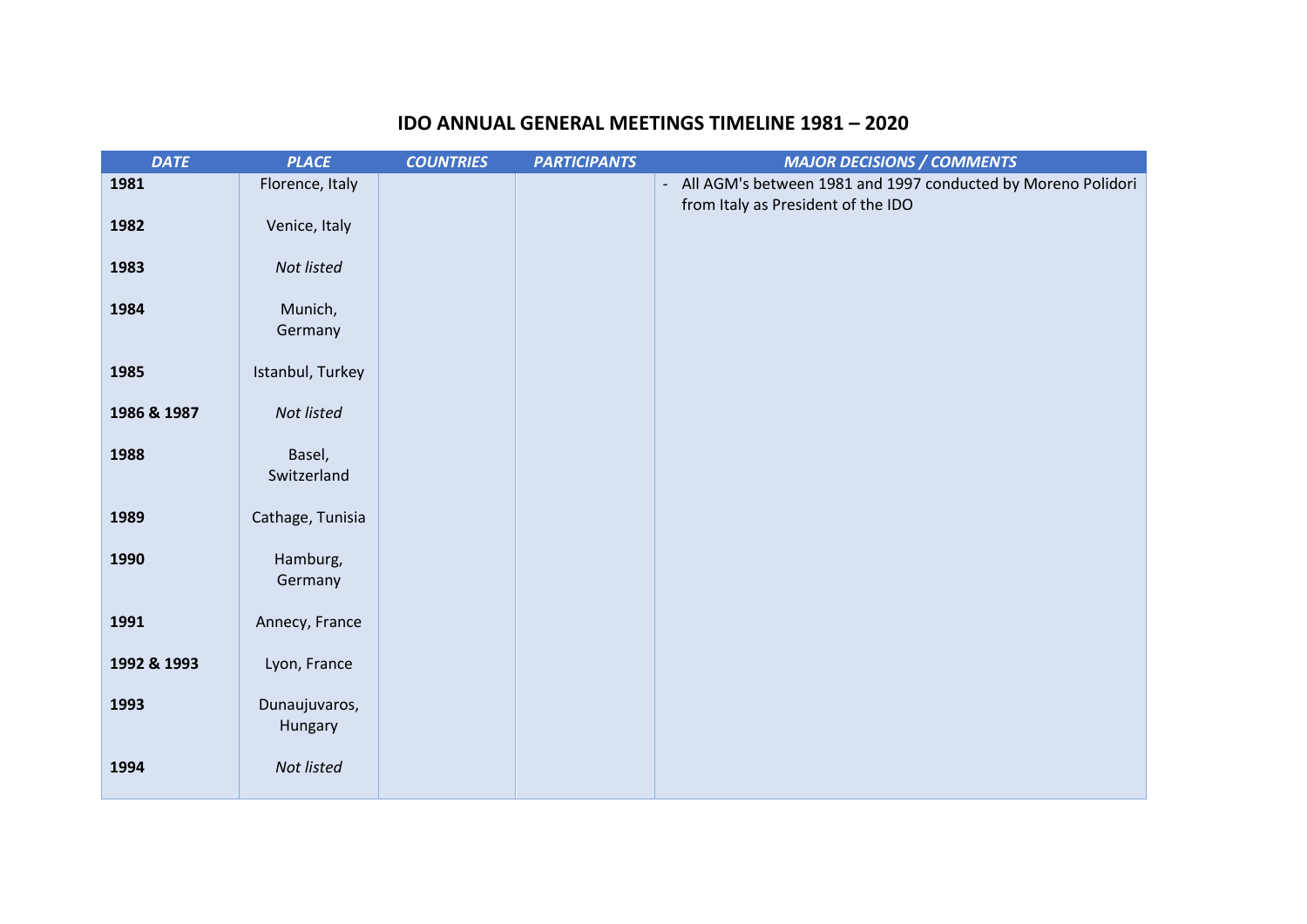| 1995 & 1996<br>1997<br>1998<br>1999<br>2000 | Dresden,<br>Germany<br>Riesa, Germany<br>Portroz, Slovenia<br>& Riesa,<br>Germany<br>Portroz, Slovenia<br>Riesa, Germany |    |    | All AGM's between 1998 and 2006 conducted by Nils Hakan<br>Carlzon from Sweden as President of the IDO                                                                                                                                                                                                                                                                                                                                                                                                                                                                                                                                                                         |
|---------------------------------------------|--------------------------------------------------------------------------------------------------------------------------|----|----|--------------------------------------------------------------------------------------------------------------------------------------------------------------------------------------------------------------------------------------------------------------------------------------------------------------------------------------------------------------------------------------------------------------------------------------------------------------------------------------------------------------------------------------------------------------------------------------------------------------------------------------------------------------------------------|
| 2001                                        | Maribor,<br>Slovenia                                                                                                     |    |    |                                                                                                                                                                                                                                                                                                                                                                                                                                                                                                                                                                                                                                                                                |
| 17-18.11.2002                               | Riesa,<br>Germany                                                                                                        | 24 | 39 | A Dancer's Representation of a Country<br>$\blacksquare$<br>Rules for dancers' age range<br>$\overline{\phantom{a}}$<br>Structure of Congresses, Seminars and Examinations<br>$\overline{\phantom{a}}$<br>New disciplines Salsa Rueda de Casino and Street Latino Show<br>$\overline{\phantom{a}}$                                                                                                                                                                                                                                                                                                                                                                             |
| 21-22.6.2003                                | Kranjska Gora,<br>Slovenia                                                                                               | 24 | 50 | Agreement with WRRC (approved by AGM)<br>$\overline{\phantom{a}}$<br>IDO code of ethics and conduct for teachers, coaches and<br>$\overline{\phantom{a}}$<br>choreographers<br>Three standing committees installed (Special Couple Dance,<br><b>Street Dance and Performing Arts)</b><br>New disciplines accepted Latino Show Teams, Street Mambo<br>$\overline{\phantom{a}}$<br>and Caribbean Dances<br>New age divisions<br>The work titled Important Psychological Issues in Relation to<br>$\overline{\phantom{a}}$<br>Evaluation and Estimation in Dance accepted and added to IDO<br>Dance Sport Rules and Regulations<br>IDO Statutes divided into Statutes and By Laws |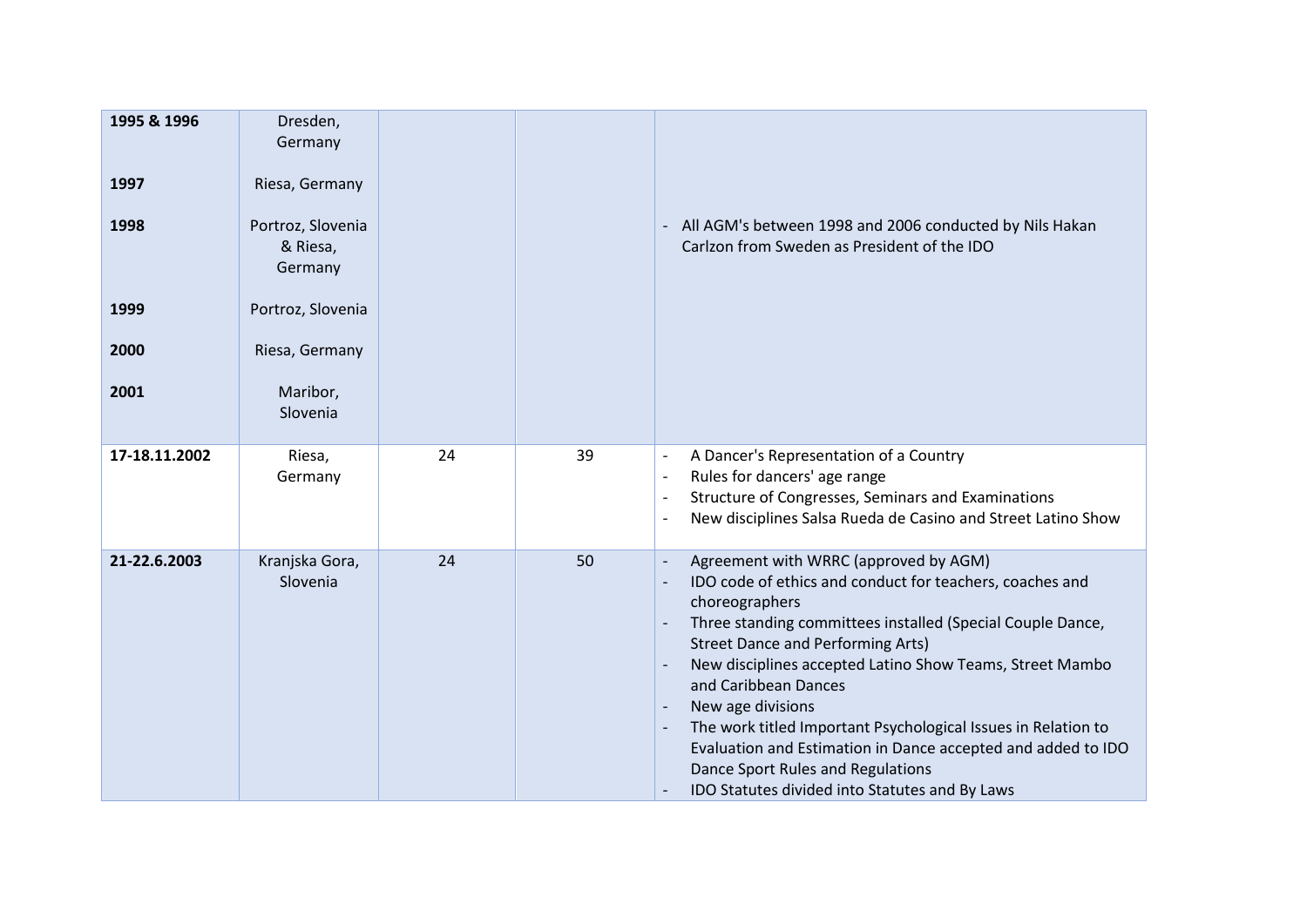| 14.6.2004    | Oslo,<br>Norway      | 21 | 46 | Associate membership agreement with IDSF (approved by AGM)<br>$\overline{\phantom{a}}$<br>The IDO portal www.ido-dance.com is in full operation<br>$\overline{\phantom{a}}$<br>New disciplines Synchro Dance and Production<br>$\overline{\phantom{a}}$<br>Dance Show discipline is named Show Dance                                                                                                                                                                                                                       |
|--------------|----------------------|----|----|----------------------------------------------------------------------------------------------------------------------------------------------------------------------------------------------------------------------------------------------------------------------------------------------------------------------------------------------------------------------------------------------------------------------------------------------------------------------------------------------------------------------------|
| 20.6.2005    | Graz,<br>Austria     | 28 | 50 | Start of World Championships in Adults 2 division (31 and over)<br>$\overline{\phantom{a}}$<br>Trio division in Tap Dance<br>$\overline{\phantom{a}}$<br>new rules for Salsa and Belly Dance<br>new IDO logo<br>$\overline{\phantom{a}}$                                                                                                                                                                                                                                                                                   |
| 19-20.6.2006 | Budapest,<br>Hungary | 31 | 53 | All AGM's between 2006 and 2011 conducted by Bill Fowler<br>from USA as President of the IDO<br>new judges database<br>IDO signed affiliation agreement with WD&DSC<br>$\overline{\phantom{a}}$<br>Review of the 4D judging criteria<br>$\overline{\phantom{a}}$<br>Start of new rules for the IDO approved events<br>$\overline{\phantom{a}}$<br>New rules for IDO couple dances<br>$\blacksquare$<br>New discipline Techno Dance<br>$\overline{\phantom{a}}$<br>New categories of IDO events<br>$\overline{\phantom{a}}$ |
| 17-18.6.2007 | Belgrade,<br>Serbia  | 34 | 57 | Bill Fowler elected as a new IDO President with new Presidium<br>$\overline{\phantom{a}}$<br>New championship structure<br>$\overline{\phantom{a}}$<br>New rules for complaints and checking credentials at IDO events<br>$\overline{\phantom{a}}$<br>Time limits for competition schedule in children and junior age<br>$\overline{\phantom{a}}$<br>division                                                                                                                                                              |
| 18-19.6.2008 | Bochum,<br>Germany   | 38 | 53 | Ammendments of the Statutes and By-Laws<br>$\overline{\phantom{a}}$<br>Membership per departments<br>$\overline{\phantom{a}}$<br>Disco Dance division divided in two<br>$\overline{\phantom{a}}$                                                                                                                                                                                                                                                                                                                           |
| 24-25.6.2009 | Istanbul,<br>Turkey  | 31 | 47 | Guidelines for subcommittee meetings<br>$\overline{\phantom{a}}$<br>Staggering system of Presidium members election<br>$\overline{\phantom{a}}$                                                                                                                                                                                                                                                                                                                                                                            |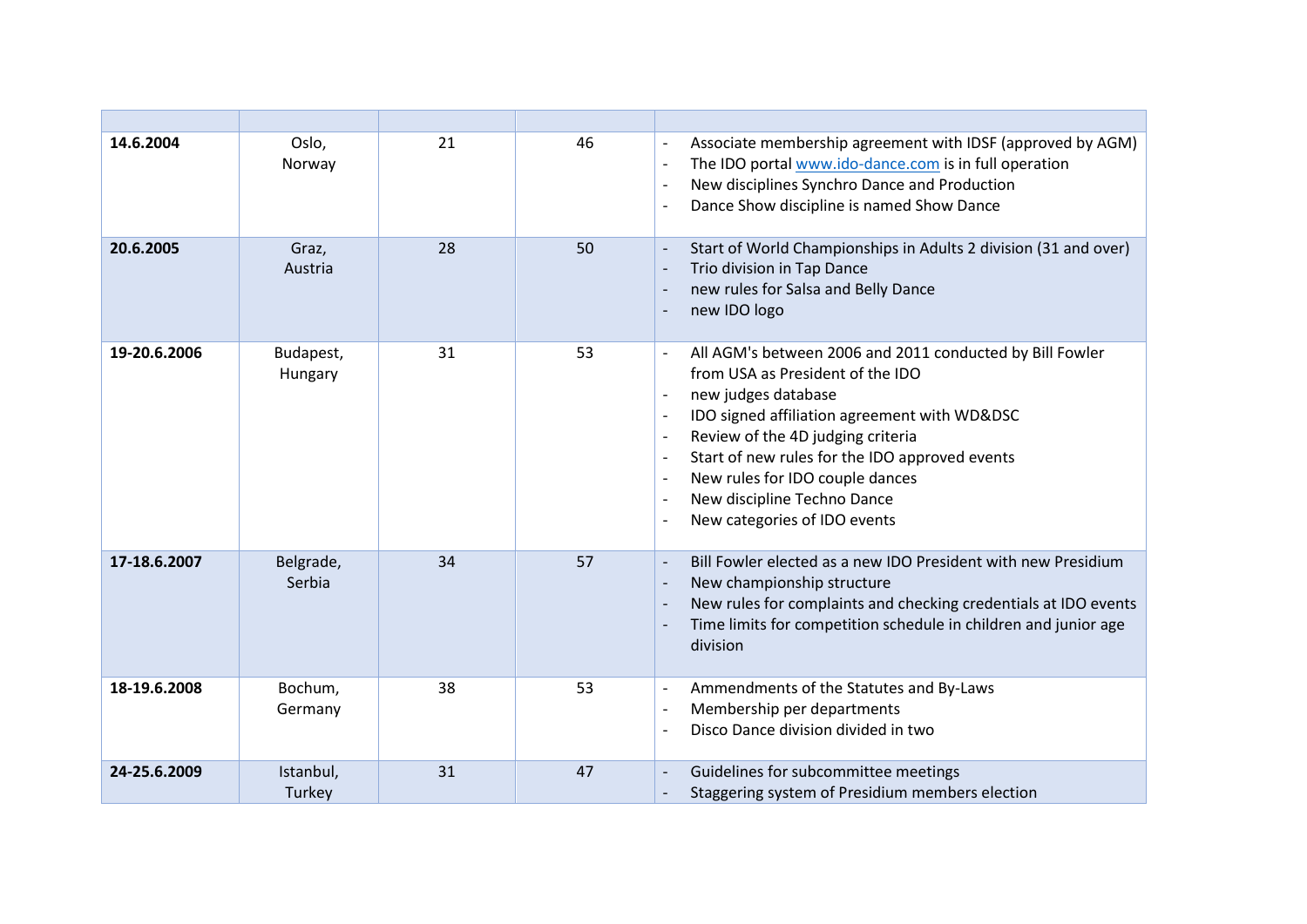|              |                                  |    |    | Election of the Education committee                                                                                                                                                                                                                                                                                                                                                                                                                                                               |
|--------------|----------------------------------|----|----|---------------------------------------------------------------------------------------------------------------------------------------------------------------------------------------------------------------------------------------------------------------------------------------------------------------------------------------------------------------------------------------------------------------------------------------------------------------------------------------------------|
| 16-17.6.2010 | Amsterdam,<br><b>Netherlands</b> | 39 | 54 | Bill Fowler re-elected as President for one year period<br>$\overline{\phantom{a}}$<br><b>Guidelines for National Team Captains</b><br>$\overline{\phantom{a}}$<br>New Modern Dance rules<br>$\overline{\phantom{a}}$<br>New discipline Hip Hop Battles                                                                                                                                                                                                                                           |
| 22-23.6.2011 | Talinn,<br>Estonia               | 21 | 44 | Jorn Storbraten elected as a new President<br>$\overline{\phantom{a}}$<br>Adults Show Dance division divided in two<br>$\overline{\phantom{a}}$<br>Guideline for introduction new disciplines in IDO<br>$\overline{\phantom{a}}$<br>Ammendments of the By Laws<br>$\overline{\phantom{a}}$<br>Ammendments of the New Statutes<br><b>New Street Dance Show Rules</b><br>$\overline{\phantom{a}}$<br>Dancers forum installed<br>$\overline{\phantom{a}}$                                            |
| 23-24.6.2012 | Copenhagen,<br>Denmark           | 38 | 49 | All AGM's between 2012 and 2014 conducted by Jorn<br>$\overline{\phantom{a}}$<br>Storbraten from Norway as President of the IDO<br>Change of proxy rules at AGM<br>$\overline{\phantom{a}}$<br>Voting procedures and standing orders at IDO meetings<br>$\overline{\phantom{a}}$<br>New Disciplinary rules<br>$\overline{\phantom{a}}$<br>Open marking is not mandatory at IDO Championships<br>$\overline{\phantom{a}}$<br>New system of judging Production division<br>$\overline{\phantom{a}}$ |
| 21-22.6.2013 | Portoroz,<br>Slovenia            | 30 | 42 | New rules for warnings and disqualification at IDO events<br>$\overline{\phantom{a}}$<br>Rules for granting the championship title<br>$\overline{\phantom{a}}$<br>WDC cancelled contract with IDO; no affiliated membership<br>$\overline{\phantom{a}}$<br>Sport Director position installed<br>$\overline{\phantom{a}}$                                                                                                                                                                          |
| 26-27.6.2014 | Prague,<br>Czech Republic        | 34 |    | Michael Wendt elected as a new President<br>$\overline{\phantom{a}}$<br>Start of implementation of WADA Anti Doping plan<br>$\overline{\phantom{a}}$<br><b>Changes in Scruteneering Rules</b><br>$\overline{\phantom{a}}$<br>New book in the Dance Sport Rules- Financial Rules and<br>Regulations                                                                                                                                                                                                |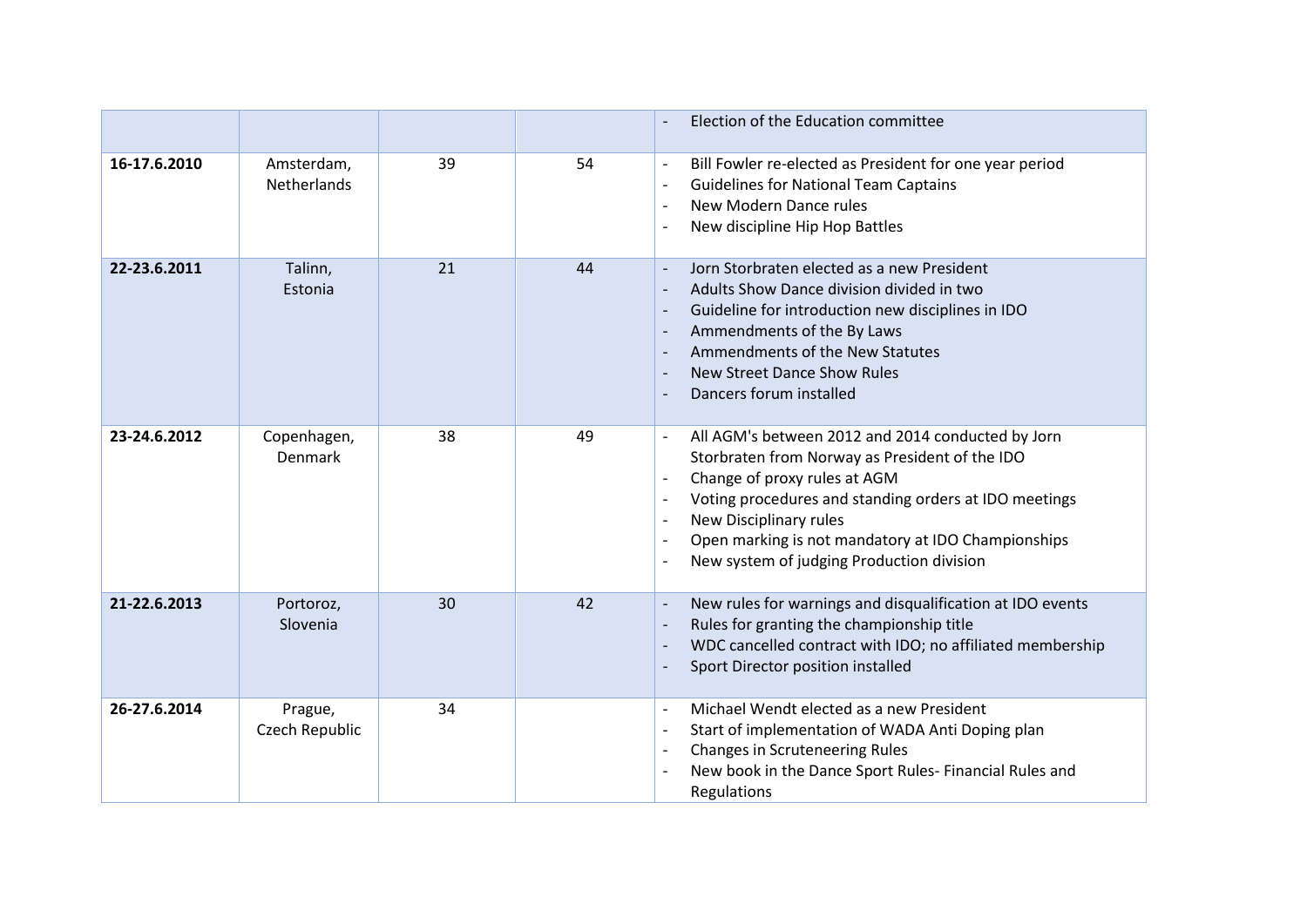|                  |                                        |    |    | no more World or Continental Championship title for mini kids<br>Teachers forum installed<br>$\overline{\phantom{a}}$                                                                                                                                                                                                                                                                                                                                                                                                                                                                                                                                                                                                                             |
|------------------|----------------------------------------|----|----|---------------------------------------------------------------------------------------------------------------------------------------------------------------------------------------------------------------------------------------------------------------------------------------------------------------------------------------------------------------------------------------------------------------------------------------------------------------------------------------------------------------------------------------------------------------------------------------------------------------------------------------------------------------------------------------------------------------------------------------------------|
| 23-24.6.2015     | Sarajevo,<br>Bosnia and<br>Herzegovina | 41 | 68 | All AGM's between 2015 and 2020 conducted by Michael<br>$\overline{\phantom{a}}$<br>Wendt from Germany as President of the IDO<br>installed continental conferences<br>$\overline{\phantom{a}}$<br>changes of By Laws and Statutes (internal structure and power<br>of different bodies inside IDO)<br>changes of Disciplinary Committee rules<br>distribution of places after dancers' disqualification<br>$\overline{\phantom{a}}$<br><b>Competition Managing Committee installed</b><br>$\overline{\phantom{a}}$<br>Structure of IDO Sport Committee<br>New Flamenco Dance rules<br>New judging system and scruteneering protocol for "battle"<br>disciplines<br>Former Latino Show discipline was split into Latin Show and<br>Caribbean Show |
| 25-26.6.2016     | Gibraltar,<br>Gibraltar                | 33 | 41 | <b>Statistic Committee installed</b><br>$\overline{\phantom{a}}$<br>World Anti Doping policy and rules accepted<br>$\overline{\phantom{a}}$<br>Sport Committee installed<br>$\overline{\phantom{a}}$<br>IDO Sport Committee in charge of IDO Anti Doping rules (C.A.S.)<br>$\overline{\phantom{a}}$<br>Procedure for verification of competition results<br>$\overline{\phantom{a}}$<br>Green light for taking part in the Arts Games<br>$\overline{\phantom{a}}$                                                                                                                                                                                                                                                                                 |
| $28 - 30.6.2017$ | Athens,<br>Greece                      | 38 | 53 | Michael Wendt re-elected as President<br>$\overline{\phantom{a}}$<br>European FairPlay Motion application given green light<br>Online music system to be tried and tested in Riesa 2017, with<br>$\overline{\phantom{a}}$<br>possible implementation for 2018<br>Para Dance Committee installed<br>$\overline{\phantom{a}}$<br>Introduction of an Organizers Book with events media strategy<br>$\overline{\phantom{a}}$<br>Approval of a Communications and Media Officer at all World<br>events for 2017 and thereafter                                                                                                                                                                                                                         |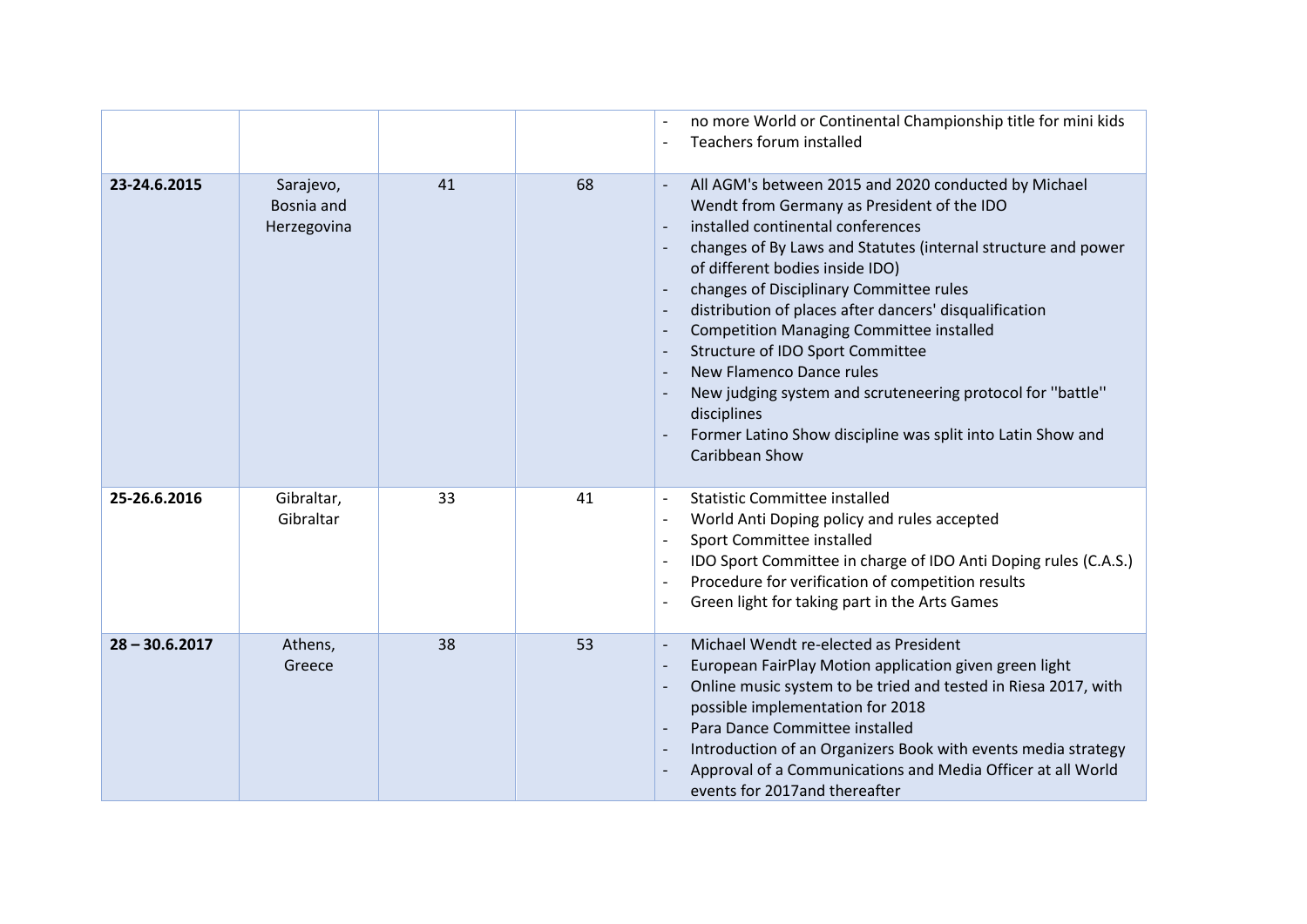|                 |                               |    |    | Approval to install an IDO Advisory Board<br>Distance Leraning for Adjudicators approved<br>Acceptance of Education for Licensed Moderators at IDO events<br>VIP Adjudicators criteria accepted<br>Splitting licenses for Supervisors and Chairpeople accepted<br>New rules for the removal of Adjudicators accepted<br>Press Information Questionaire given the green light<br>Production of IDO ID Cards for Dancers approved<br>Celebration of IDO Birthday and World Peace Day given the<br>green light<br>Introduction of an 'I Love IDO' cocept                                                                                                                                                                                                                                                                                                                                                                               |
|-----------------|-------------------------------|----|----|-------------------------------------------------------------------------------------------------------------------------------------------------------------------------------------------------------------------------------------------------------------------------------------------------------------------------------------------------------------------------------------------------------------------------------------------------------------------------------------------------------------------------------------------------------------------------------------------------------------------------------------------------------------------------------------------------------------------------------------------------------------------------------------------------------------------------------------------------------------------------------------------------------------------------------------|
| $19 - 20.08.18$ | Chunceon City,<br>South Korea | 38 | 54 | Prof Dr Velibor Srdic reelected as Senior Vice-President<br>$\overline{\phantom{a}}$<br>Fiona Johnson Kocjancic and Hana Svelhova reelected as Vice-<br>Presidents<br>Installation of new system for judges credentials approved<br>$\overline{\phantom{a}}$<br>Introduction of lectures to support IDO NMO's given the green<br>$\overline{\phantom{a}}$<br>light<br>New structures for Adjudicator Meetings and Educations<br>Seminars.<br>Puiblication of country name following the IOC criteria to be<br>introduced as from January 2019<br>Presidum online voting system<br>Implementation of: Code of Conduct; Electoral Conduct; Code of<br>$\overline{\phantom{a}}$<br>Ethics and Disciplinary; Good Governbance in European Sport as<br>from September 2018<br>New Age Divisions to be introduced as from January 2020<br>Italy selected to host 2019 AGM<br>$\overline{\phantom{a}}$<br>Mexico selected to host 2020 AGM |
| 27 / 28.06.2019 | Rome, Italy                   | 34 | 62 | Kirsten Dan Jensen reelected as Executive Secretary<br>$\overline{\phantom{a}}$<br>Edilio Pagano and Seamus Byrne reelected as IDO Vice<br>Presidents                                                                                                                                                                                                                                                                                                                                                                                                                                                                                                                                                                                                                                                                                                                                                                               |